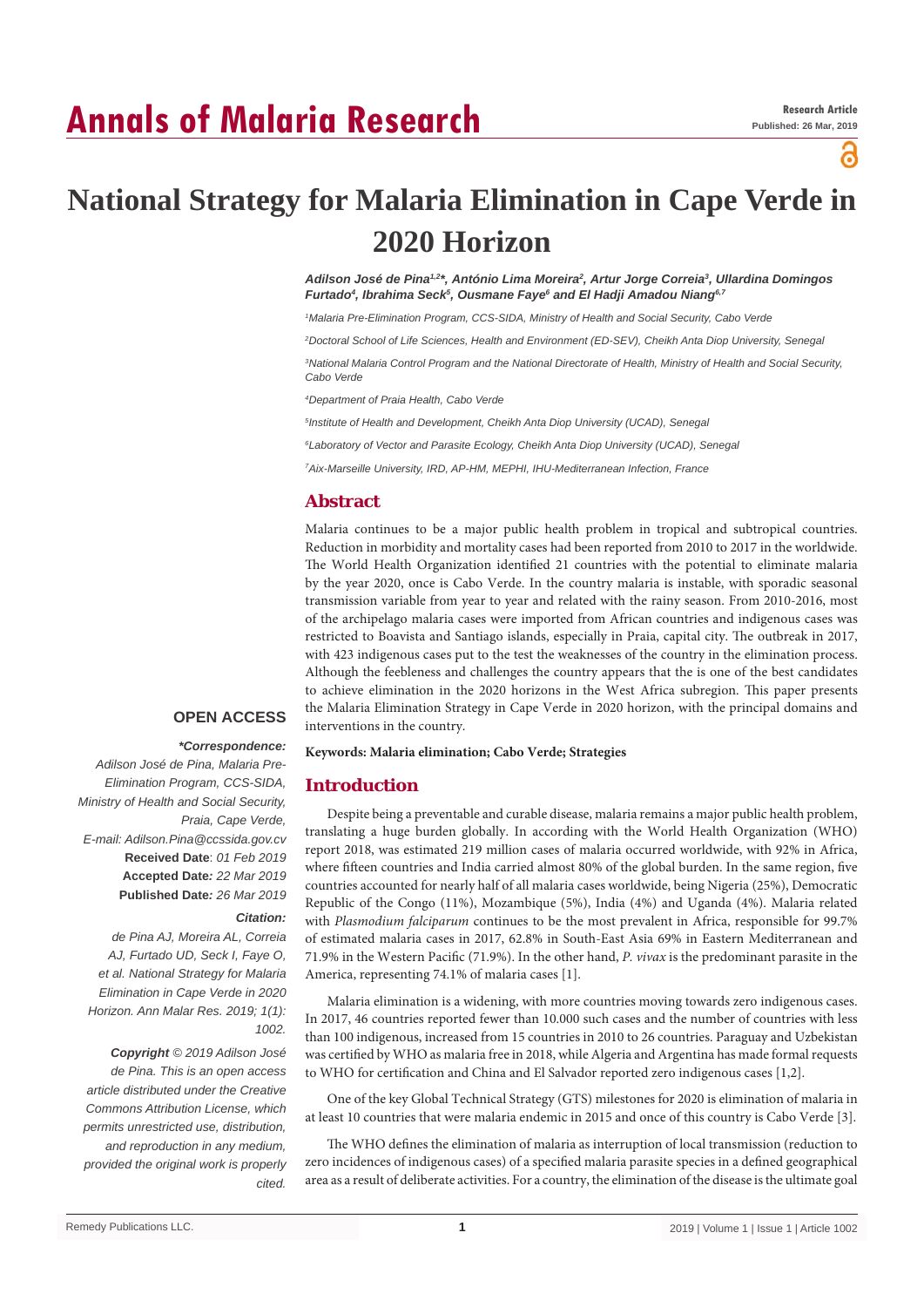

of the fight against malaria. However, after disposal, it is important to continue to implement appropriate interventions to avoid reintroduction of transmission. Continued political commitment, sufficient resources and effective partnerships are necessary for the success of malaria elimination programs [4].

A country acquires malaria-free status in four distinct programmatic phases [4]: control, pre-elimination phase, elimination and prevention of reintroduction of the disease. Each phase is defined by a set of programmatic interventions required for prevention, treatment, monitoring, monitoring and evaluation, and for strengthening health systems. The change from one status to another is determined by a series of programmatic and epidemiological criteria, and countries may choose to adopt a phase-out strategy, either by species of parasites or by geographical area.

Following the African Union's Malaria Elimination Campaign launched in 2007 [5], recent commitments from funding partners, such as Bill & Melinda Gates, and WHO's priority to eradicate malaria, African countries have reoriented their programs to fight against malaria, setting targets for the elimination of indigenous malaria cases in contexts appropriate to their respective situations.

In this context, WHO promotes malaria elimination efforts, where appropriate, based on country-specific contextual factors, including, meet the epidemiological criteria of low malaria burden; Located near the natural limits of the disease; whose main authorities commit themselves politically and financially to achieving the elimination goal; whose health systems and surveillance capacity are sufficient to carry out an elimination program; and/or where the species of parasites and vectors, as well as the technical aspects, allow the elimination [4].

In order to limit the period of intensive field operations as quickly as possible, malaria elimination is generally carried out as a limited time program. Even under optimal operating conditions, a period of at least 8 to 10 years is needed to eliminate the disease in an area where the transmission persists. The importation of malaria by international travellers presents a risk of resumption of transmission, as well as the decline in political support for malaria control, which is often observed when a program is successful.

Cabo Verde is a country in a pre-elimination malaria step since the 1990 year [6], regarding the reported cases, with incidence <1 case/1000 inhabitants. However, there are several challenges to be overcome and policies to be adapted to achieve elimination by 2020 horizons in the country.

# **Methods**

This document is a compilation of the WHO recommendations of policies and strategies proposed to Cabo Verde to achieve the malaria elimination in the 2020 horizons. A review of the principal guidance documents was used, and with the support from WHO experts to the country, a strategic document was prepared.

## **Malaria control in Cabo Verde towards elimination**

Cape Verde is an archipelagic country located about 450 km west of the African coast west of Dakar, Senegal, occupies an area of 4033 km² and an exclusive economic zone of 700,000 km², located between the parallels 17° 12' and 14° 48' north latitude and meridians 22° 44' and 25° 22' west longitude. It consists of ten islands, nine of which are inhabited and several islets, divided into two groups called Barlavento, to the north and Sotavento to the south, according to the position they occupy in relation to the dominant north-easterly wind (Figure 1).

## **Figure 1 - Localization of Cabo Verde Islands**

Malaria has been introduced in Cape Verde in the 16<sup>th</sup> century at the time of the settlement of the islands in 1462 by migrants from Africa (including North Africa), Spain, Italy and Portugal. These occurred in the years when it rained more abundantly or when individuals came from highly endemic regions in Africa such as S. Tomé and Príncipe, Angola or Guiné-Bissau [7].

Actually, the country is categorized in the pre-elimination phase by the WHO, with substantially reduced the malaria burden between 2001 and 2015, from 115 cases to 27 cases, only seven of which were indigenous in 2017. Unfortunately, in 2016 the cases number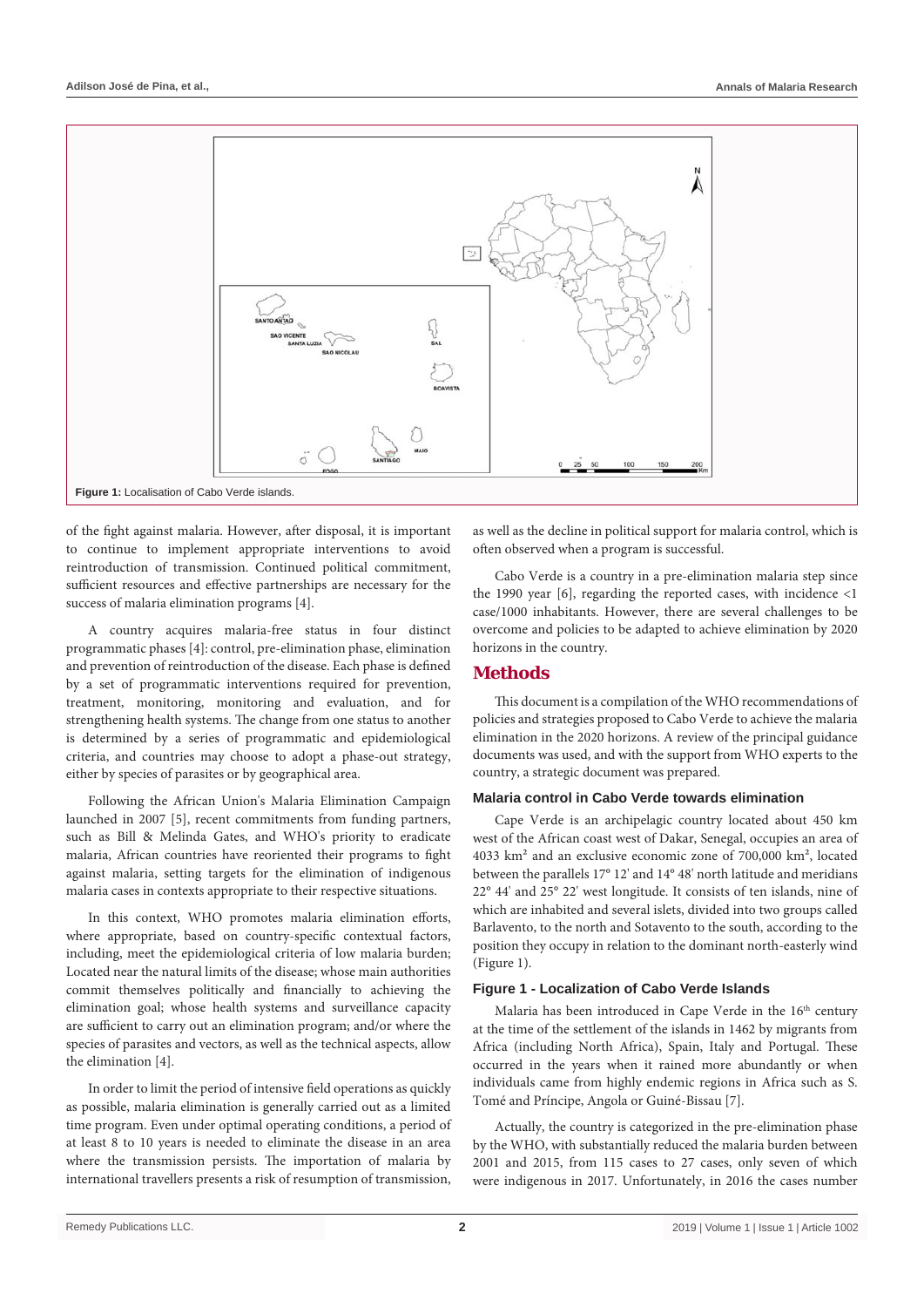increased to 75 cases (48 indigenous) and an outbreak in 2017, caused 446 cases, being 423 indigenous [6,8]. While *P. Vivax* and *P. malariae* transmission is possible in Cape Verde, no cases have been reported since 1994, with exception of one *P. vivax* case imported from Brazil in 2018 [8]. *Anopheles arabiensis*, member of the *Anopheles gambiae complex*, has been the only vector responsible for malaria transmission reported in the country [9-15]. Although some doubts have been raised as to the geographic distribution of this vector. If one-way an update species distribution of the Mosquito fauna on the Cape Verde Islands (West Africa) indicate its distribution in all island, except Santo Antão e São Vicente, [10] in the other hand the case study, moving towards sustainable elimination in Cape Verde [15] generalize the species distribution to the islands except Sal and Brava, what emphasize the need for additional vector studies in the country.

The changes in temperature and rainfall regime that may occur can lead to greater abundance and dissemination of vectors and pathogens [16], especially the malaria burden in Africa [16-20]. And Cabo Verde, a West Africa country in malaria elimination process, the effects of weather and climate changes can compromise this goal if concrete measures are not doses and accounted [21]. Namely the possibility of changing the behavior of vectors, mainly due to climate change, issues related to the emergence of resistance to insecticides, among others, are challenges that the country in the process of permanent and integrated monitoring of vector. Others factors as the movement of people to and from endemic areas, the increasing internal mobility, weak population immunity and others issues need to be in account in the process elimination in the country.

The entire Cape Verdean population is at risk of contracting malaria. Based on the epidemiological classification established, 57% of the Cape Verdean population live in islands with vector and with local transmission (Santiago and Boavista), 36% in islands with vector and without local transmission (Santo Antão, São Vicente, Sao Nicolau, Maio and Fogo) and 7% in islands without vector and without transmission (Sal and Brava) [15,21]. In addition to the poor immunity of the population, the dynamics of the country's internal mobility, the movement of people from other endemic countries, among other factors, causes the entire population to be considered a risk of malaria transmission [21].

The National Malaria Control Program (NMCP) was created in 1988, formerly as the Brigade to Fight Malaria and culicidae vectors. Actually, it is part of an Integrated Program to combat vector-borne diseases and health problems associated with the Environment. Prior to 2009, a number of action plans were drawn up and implemented without focusing on the elimination of malaria. In 2009, the NMCP prepared a National Strategic Plan for Pre-elimination of malaria for the period 2009-2013, whose objective is to reduce the incidence in less than 1 case per thousand inhabitants [22]. In 2013, the Performance of the Program was revised with the objective of updating the normative and strategic documents, and in the end of 2018, a new review started with the aim to elaborate the new strategic plan for malaria elimination in Cabo Verde 2019-2023.

In the context of malaria elimination in the country, the NMCP elaborated the national strategy for malaria elimination in the country, a document that provides guidance on the tools, activities and strategies that will support the adoption and implementation of the policy guidance by national malaria control programme, to achieve malaria elimination in the 2020 horizon.

#### **Objectives and priorities of the elimination strategy**

In line with the political commitment of the highest national authorities to eliminate malaria by 2020 in Cape Verde, the objectives and priorities of the National Strategy are presented below.

Objectives of the national malaria elimination strategy:Eliminate local transmissions of malaria

Eliminate outbreaks of malaria infection

Prevention of malaria reintroduction

#### **National priorities for malaria elimination:**

Strengthening of program management and coordination capacities in the context of malaria elimination;

Strengthening the capacity for biological diagnosis of malaria and laboratory quality assurance in all health facilities;

Immediate notification of cases, investigation, classification and monitoring of all malaria cases diagnosed as confirmed outbreaks of malaria cases;

Early and effective treatment of all cases of malaria confirmed with the introduction of anti-gametocitaries;

Implementation of vector control interventions with the identification and monitoring of breeding sites in the active foci;

Reduction of the risk of propagation of parasites and vectors in the country;

Documentation and implementation of procedures for certification of the elimination of malaria with central and intermediate databases.

Regional and/or sub-regional collaboration.

#### **Guidelines national policy on the elimination of malaria**

The vision of NMCP, "For a Cape Verdean Malaria-free", is inspired by the National Health Policy and the various global elimination commitments approved by the Government [22]. The elimination of malaria in Cape Verde should be progressively implemented with the strategies tailored to each country's stratum to achieve the desired results along the path of elimination [15,21].

## **Period 2014-2016:**

Eliminate local transmission of malaria, in the Extract 1, islands with vector and with local transmission (Santiago and Boavista islands), with 57% of the population;

Eliminating outbreaks of malaria infection, extract 2, islands with vector and without local transmission, being Santo Antão, São Vicente, São Nicolau, Maio and Fogo, with 36% of population, and,

Prevention of reintroduction of malaria, extract 3, islands without vector and no local transmission, with 7% of population, being Sal and Brava.

#### **Period 2017-2020:**

Eliminating outbreaks of malaria infection in the Extract 1;

• Prevention of reintroduction of malaria in the extracts 2 and 3;

## **Period 2021-2023:**

Prevention of reintroduction of malaria in the country, in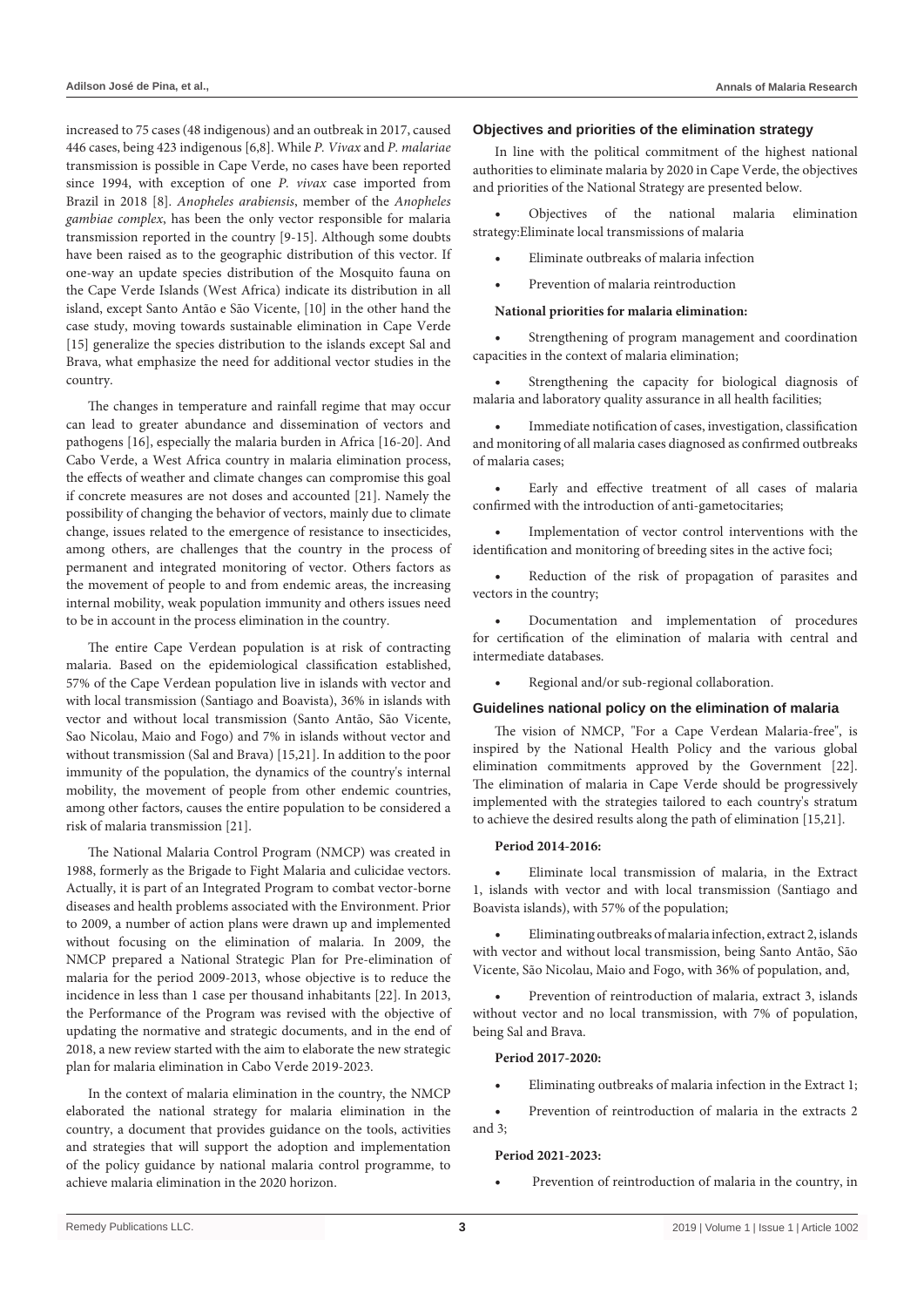the extracts 1, 2 and 3;

Certification before 2023;

**Fundamentals, guiding principles and values:** The Constitutional Law of the Republic of Cape Verde n. 1/V/99 of November 23 stipulates through Article 70 that the State guarantees to all citizens, among other rights, the right to health and the duty to defend and promote it, regardless of their economic condition [24]. Thus, the Government has a National Health Policy in which the elimination of malaria is a national design.

The National Malaria Elimination Strategy is based on universal principles and values such as equity, justice, social solidarity and universal access to malaria prevention and treatment services for all populations at risk.

**National strategies for the elimination of malaria:** According to the National Health Policy 2007-2020 [23], and given the very low incidence of indigenous cases recorded in the country between 2009 and 2016 less than 1 per 1000 inhabitants, the national authorities decided to move forward to maintain the program and implement effective strategies for the elimination of malaria in Cape Verde in 2020.

The strategies adopted are based on the WHO recommendations on elimination [4] and take into account the specificity of the epidemiological profile of malaria in Cape Verde.

In the context of malaria elimination, a well-functioning surveillance system for outbreaks of infection and disease should be implemented at all levels of the health system and at the community level. In order to detect all malaria infections (both symptomatic and non-symptomatic) and to ensure that they are treated radically early, surveillance systems should cover the entire country for as long as is necessary.

The malaria surveillance system should be carried out in accordance with the following two approaches: i) the passive surveillance should cover all symptomatic cases detected in the active transmission outbreaks through the presence of well-trained health personnel in public and private health services; and ii) the passive surveillance should always be preferred to periodic visits by mobile teams to active malaria outbreaks. Active surveillance should be considered complementary to passive surveillance for health staff to detect cases of malaria infection at community level and in households of population groups considered to be at high risk. Active case detection should always be done as part of epidemiological investigations of new cases of malaria and/or new outbreaks among family members or in individuals at risk or in the population of a detected outbreak, co-workers in an index case, subjects (foreign or not) of areas at risk of malaria, etc. A geo-referenced database, dedicated to malaria elimination, should be established to facilitate surveillance and reporting of malaria cases according to a dynamic classification for both confirmed cases and confirmed outbreaks of infection [25]. Similarly, a national registry of malaria cases and other outbreaks of infection should be implemented to organize information on the identification, treatment and surveillance of outbreaks of infections and potential outbreaks.

According to the country's national disease surveillance guidelines, including malaria, all public and private actors in the health sector must ensure compliance with the procedures defined by the Ministry of Health under the supervision of the Integrated Epidemiology and Epidemiology Response and in coordination with the NMCP, including:

notification of any confirmed case of malaria within 24 hr;

• the investigation of any confirmed malaria case within 48 hr and its declaration;

the investigation of active infectious outbreaks and the appropriate response within 7 days after the declaration of the case.

All reported malaria reports and case investigations should be archived by the NMCP and the different levels of the health system to serve as future references to documentation of the national certification process for the elimination of malaria in Cape Verde.

**Universal access to effective malaria diagnosis and treatment:** In the context of correct management of malaria cases, any patient suspected of malaria should be systematically tested and, if positive, treated with an effective antimalarial drug in public facilities. The National guidelines on parasitological diagnosis and specific malaria treatment (simple, severe, and therapeutic failure) at different levels of the health pyramid developed by the NMCP [24] should be regularly updated on the basis of current WHO recommendations. The specifications of TDRs used in the country should be established and updated periodically as part of the national list of antimalarial drugs and other antimalarial inputs adopted under current Ministry of Health procedures.

**Parasitological diagnosis of malaria:** According to the WHO recommendations, any suspected case of malaria seen in a health facility should be tested to confirm or refute the diagnosis of malaria [26,27]. All suspect cases confirmed parasitological by microscopy, Rapid Diagnostic Test (RDT) or Polymerase Chain Reaction (PCR) are considered as malaria cases.

The different methods of parasitological diagnosis (microscopy, RDT, PCR) should be used at all levels, depending on the technical platform of the level of sanitary structures. The microscopy should continue to be the gold standard in the context of malaria elimination to allow the identification of species of plasmodia and the monitoring of antimalarial cases based on the density of the parasite. RDT used for confirmation of malaria in health facilities without functional microscopy should remain and at the community level when investigating confirmed cases or screening a family in a transmission focus or group of travellers from an area at risk of malaria. PCR should be used according to specific situations, especially when cases of malaria become increasingly rare.

The quality assurance system shall be implemented in accordance with the procedures defined within the National Laboratory Network. Thus, a quality assurance program for microscopy and TDR should be established and cover all health facilities in the country (National Laboratory Network).

Parasitological quality controls, both internal and external, should be carried out regularly under the leadership of the NMCP and in collaboration with authorized reference structures (central laboratories, universities, international reference laboratories approved by WHO as collaborating centre's).

The antimalarial treatment should be in accordance with the form of malaria (simple, severe) and the level of the technical platform of the health structure in the case of severe malaria. All people with the malaria parasite (national or migrant) should be treated early with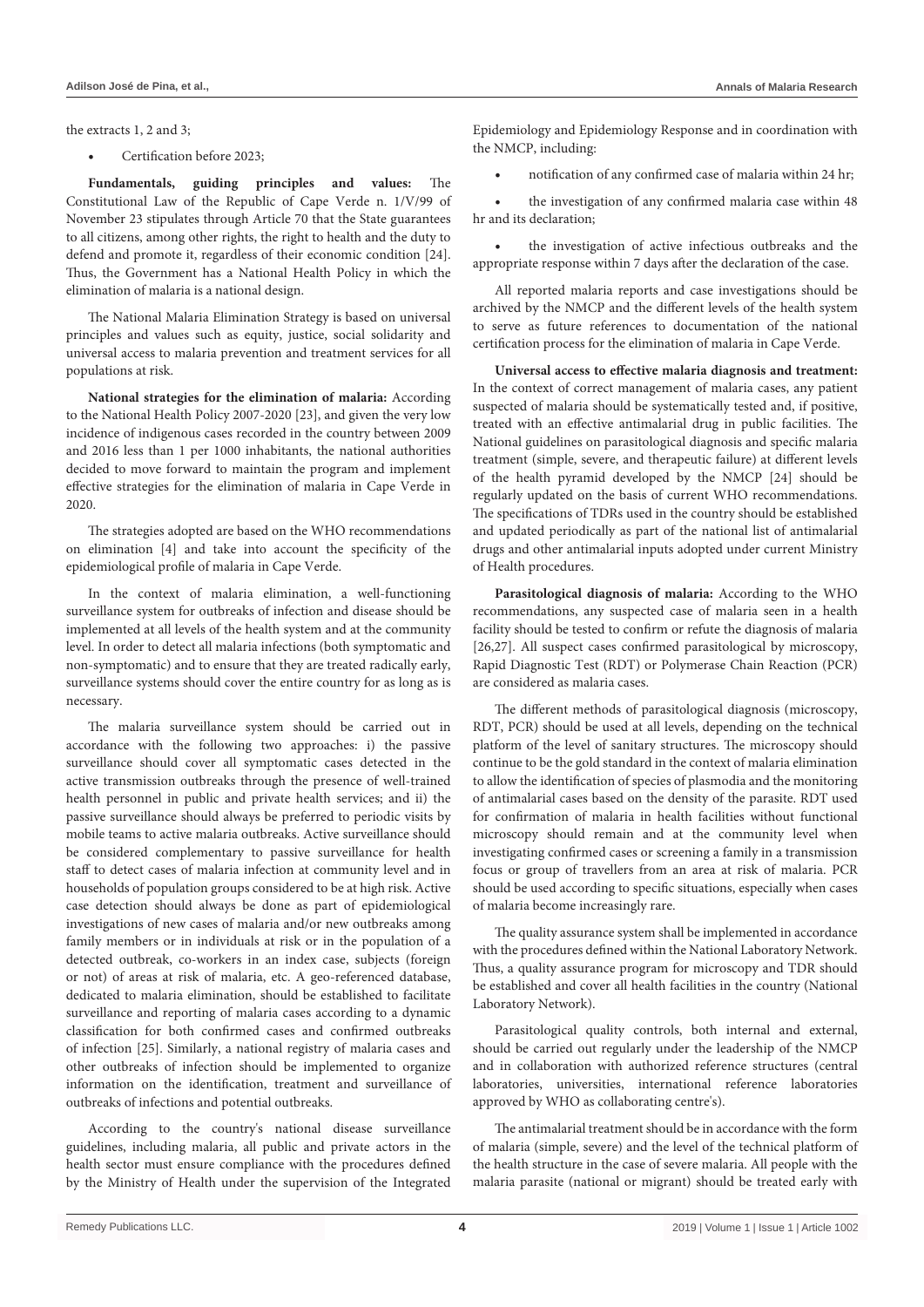effective antimalarial drugs to reduce transmission.

The treatment of simple malaria should be done with an effective antimalarial drug in public structures. This treatment should take into account the species of plasmodia. Cases of simple malaria confirmed to *P. falciparum* should systematically receive antimalarial treatment with combined oral Artemisinin-based Combination Therapy (ACT) at a single dose of 0.25 mg/kg primaquine for its anti-gametocytocidal action except in children under one year of age and pregnant. In this case, it is not necessary to dose the G6PD.

Each pregnant woman with simple malaria should receive antimalarial treatment with oral quinine during the first trimester of pregnancy and oral ACT from the second trimester.

The treatment of malaria by other species is to eliminate the parasitic forms in the blood and, in the case of *P. vivax* and *P. ovale*, it is also to eliminate the hypnozoites present in the liver (called radical cure), thus preventing recrudescence and relapse, should be done using Artemether + Lumefantrine or Artesunate + Amodiaquine according to the posology for simple malaria by *P. falciparum*. By eliminating the hypnozoites of *P. vivax* and *P. ovale*, Primaquine may also be administered to the patient Primaxic 0.25 mg/kg body weight per day orally once daily for 14 days. In patients with G6PD deficiency, primaquine can be taken at a dose of 0.75 mg/kg body weight once a week for 8 weeks and for patients with severe forms of proven G6PD deficiency, primaquine is contraindicated.

For the treatment of malaria by other species, if it is difficult to identify the species, treatment should be as if it were simple *P. falciparum* malaria, respecting the contraindications of ACT and primaquine.

Regardless of whether the patient comes from a place with Chloroquine sensitive or resistant infections, treatment of adults and children with simple *P. vivax* malaria can be done with ACT (AL or AsAq) for 3 days, except in first trimester pregnant women of gestation, associated with primaquine 0.25 mg/kg/day for 14 days, according to the recommended doses;

When an ACT is selected as a first-line treatment for simple malaria, the NMCP should then identify another effective oral ACT as a second-line alternative treatment for cases of therapeutic failures greater than 10% during D28 follow-up. In order to limit the risk of resistance to TCAs, national health authorities should take appropriate measures to prohibit the marketing and use of oral artemisinin monotherapies in the public system [26].

**Treatment of severe malaria:** Management of severe malaria should be done in sanitary facilities with inpatient capacity. Any case of confirmed serious malaria should benefit from an antimalarial treatment with injectable Artesunate as soon as possible, in accordance with the national technical guidelines [26].

As part of the follow-up of the patient being treated, and as soon as their condition improves within 24 hr or more, replacement should be done with an effective oral ACT in accordance with current national guidelines for care.

Given the risk of death from severe malaria during the first 24 hr, especially when the waiting period between orientation and arrival at a reference structure is long, service providers at the health facilities without the means of management of severe cases of malaria should be administered to patients prior to the evacuation of pre-transferral treatment of artemisinin derivatives by intramuscular or rectal route in accordance with the national technical guidelines in force.

**Surveillance of antimalarial efficacy:** According to the WHO's "Test, Treat and Trace (T3)" [28] initiative, a rigorous and timely surveillance system for any case of confirmed malaria should be established for pharmacological monitoring of treatment and its efficacy. In this context, post-therapeutic parasitological monitoring should be systematic for any case of confirmed malaria in D3, D7 and D28. For *P. falciparum* malaria, the parasitaemia must be less than 25% in D3 and negative in D7 and D28.

In deciding whether or not to change an existing treatment policy, the NMCP should conduct a biennial evaluation of the therapeutic efficacy of the anti-malarials used in the country in accordance with the current WHO standard protocols. To this end, it should establish sentinel sites according to specific criteria, taking into account the types of epidemiological facies for continuous monitoring of the effectiveness of anti-malarials, under the leadership of the Ministry of Health and in collaboration with collaborative technical structures research, universities, WHO, and others collaborating centre's.

**Pharmacovigilance:** Cabo Verde through the Decree-Law no. 17/2017 [29] establishes the National Pharmacovigilance System and defines its rules for its organization and operation. This objective entity shall promote the safe and rational use of medicinal products by integrating pharmacovigilance activities into the various stages of the drug chain and in clinical practice, assessing and appropriately communicating the risks and effectiveness of the medicines used and promoting education, training and knowledge.

About malaria, the system should be implemented to ensure the safety of patients undergoing antimalarial treatment in the country. To do so, it must be of quality and implemented in health structures (public, private) at different levels of the health pyramid. In this context, the NMCP should collaborate with the authorized departments of the Ministry of Health and specialized institutions, namely ARFA (Agency for Regulation and Supervision of Pharmaceutical and Food) to ensure that antimalarial are taken into account in the development of technical guidelines on tools and surveillance as part of the implementation of a national pharmacovigilance plan.

**Vector control:** In the context of malaria elimination, the management of a malaria transmission focus should be based on the implementation of localized vector control interventions [30]. Integrated vector control should be targeted, especially in active infectious outbreaks or in specific situations, such as in response to a malaria epidemic [4,31-34]. In according with WHO recommendations, all malaria outbreaks should be carefully identified, mapped and monitored to detect potential transmission and act in real time to protect areas sensitive to transmission, including areas at risk of importing plasmodia [32,34].

National guidelines on integrated vector management [35] should be and updated regularly based on current WHO recommendations. The development of technical operational procedures on the application of IRS and Larval Control (LC) at the community level and the specifications of the insecticides to be used by the NMCP should be guided by current WHO recommendations (WHOPES). The IRS and/or LC should be implemented by the NMCP in specific areas as priority measures to protect the community for the elimination of malaria. Methods for destroying larval breeding sites may be chemical, biological or mechanical.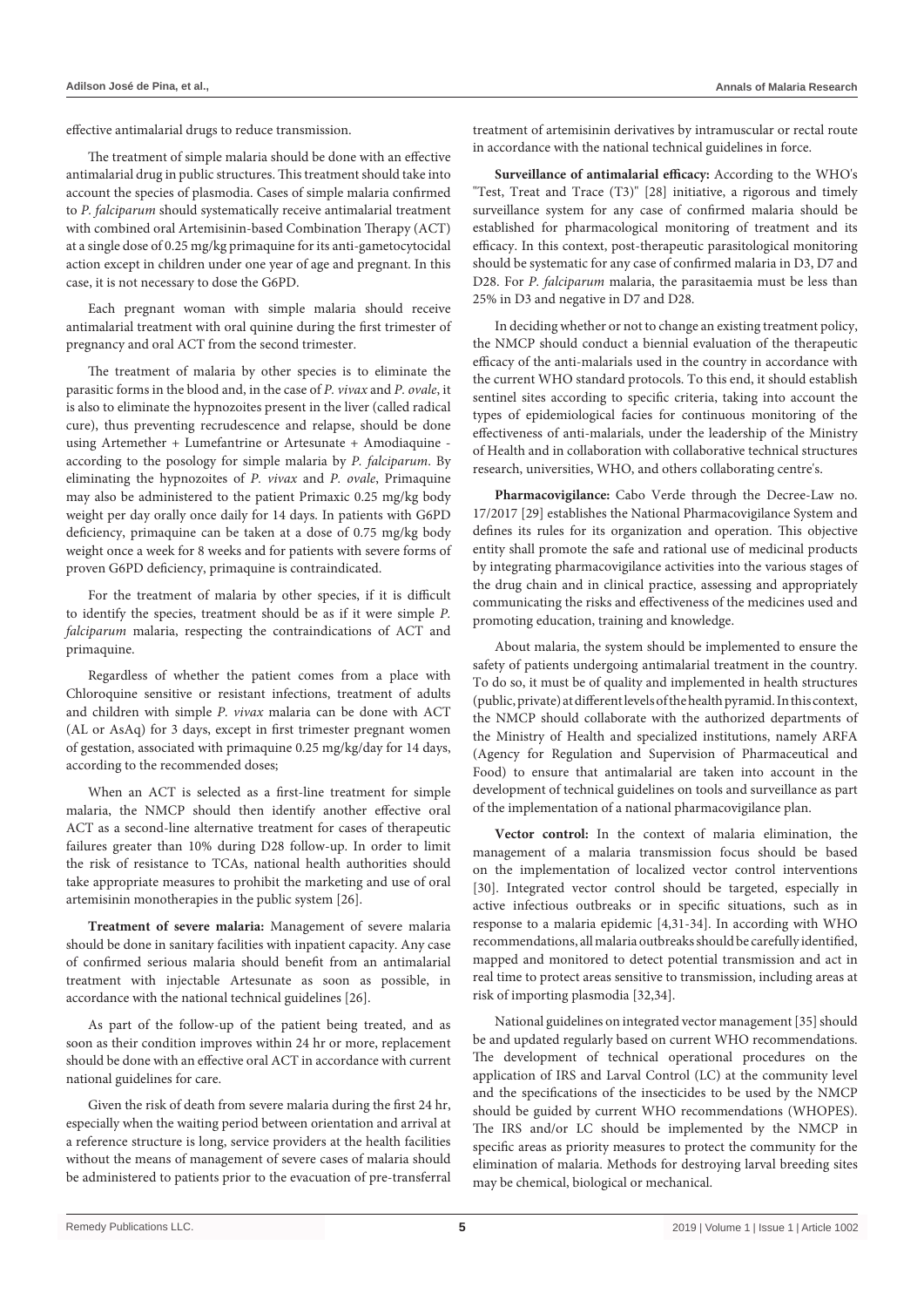The indication of IRS and/or LC should be dictated by the epidemiological and entomological characteristics of each target area (non-transmitting area but receptive and presenting a risk of reintroduction of neighbouring endemic localities, response to a malaria epidemic). The initial implementation of the IRS and/ or LC should be considered only after an analysis of the basic, epidemiological and entomological situation at the beginning of each intervention, which will allow for interim and final evaluations. The LC must be applied in an area only when the breeding sites to be treated are mapped, accessible and in limited numbers.

The impact of IRS and/or LC implementation in the intervention areas should be documented regularly through continuous monitoring, rapid assessments, and operational research projects on entomological and epidemiological profiles.

**Management of the environment:** In order to improve the living environment in general and the habitat in particular, environmental sanitation and environmental management measures should be popularized, especially in areas at risk of malaria [31,36]. The NMCP should develop a strong and diverse partnership with civil society, the private sector and other ministerial departments for the advocacy and highest-level engagement of national authorities in favour of a national management program "The environment". According to the multisectoral approach, the NMCP should be part of national efforts to mobilize specific resources for program implementation, particularly in urban areas.

**Management of vector resistance to insecticides:** According to WHO protocols and recommendations (WHOPES), the NMCP needs to implement a system to monitor the susceptibility of vectors to insecticides through sentinel sites [37-39]. The level and mechanisms of vector resistance to insecticides in the country should be mapped and regularly documented with the support of national research institutions and accredited universities.

**Prevention and response to malaria epidemics:** With climate change, areas of the country without the risk of malaria transmission could suffer reintroduction of the disease with the expansion of secondary cases [16-20]. Thus, given the scarcity of malaria cases in Cape Verde and increased trade with the continent, the NMCP needs to develop surveillance-based technical guidelines for the detection and prevention of sporadic epidemics, especially during the seasonal rainy season.

Prevention, detection and response to malaria epidemics should be carried out as part of an integrated national surveillance system for disease control. To that end, epidemiological and entomological surveillance should consider all localities in the country with transmission or risk of transmission, including, the proactive actions, through long-term measures aimed at reducing the risk of outbreaks in areas of high receptivity and vulnerability; systematic use of untreated nets and active screening among the population, as well as early stages (larvicide and long-term environmental management); Long-lasting impregnated mosquito nets (MILDA) and PIDs should be reserved for special situations, such as the arrival of a group of workers or students from a highly endemic country. Exceptionally, one of the interventions, MILDA or IRS, could be maintained in the medium term in a region that is highly receptive and vulnerable. Other strategy to be reinforced is the reactive responses, to foresee the possibility of a new reintroduction of malaria in areas without risk of transmission and, thus, the possibility of epidemics. For this, a strong surveillance system is needed, covering the entire country, especially in remote areas where outbreaks are possible. When a malaria epidemic is detected, the response must be rapid, complete and determined according to conventional control systems and methods in accordance with national NMCP guidelines [21].

The NMCP, with the support of its partners, should regularly strengthen the capacity of service providers and regional management teams in technical aspects of malaria prevention and response. It should Endeavour to provide specific resources to combat malaria epidemics as part of its strategic plans and annual action plans (surveillance, antimalarial stocks, insecticides, other essential inputs, documentation of possible epidemics).

**Vaccination against malaria:** The application of a candidate vaccine against malaria recommended by the WHO should be considered by the Cape Verde health authorities. To this end, the Ministry of Health, with the support of WHO and its partners, will have to take all necessary measures to meet the requirements to, among other things, define and adopt a national framework for the implementation of said vaccine in the country.

## **Support Interventions for Malaria Elimination**

## **Advocacy, communication and social mobilization**

The NMCP should intensify advocacy and communication activities to prevent the major challenge of shortening elimination efforts [40,41]. Indeed, with the paucity of malaria cases and hence the low impact reductions, the NMCP will have to maintain a continuing advocacy activity, nationally and internationally, to engage the Government and partners in understanding the situation and the importance of maintaining their support.

In addition, the NMCP should design and implement communication and capacity building programs, aimed at populations and health professionals, to prevent relaxation, and especially to ensure support for preventive and curative measures related to the elimination of malaria [42,43]. The strategy should include, information tools for travellers, nationals and residents of Cape Verde, visiting countries endemic to malaria to comply with the recommended malaria protection measures.

For the implementation of such a comprehensive program on media coverage of malaria elimination measures, a partnership framework with national communication structures, community based organizations, organized institutions (army, national police, municipal guard, customs, ...), migrant organizations, the private sector and professional health associations should be promoted, to better coordinate action and disseminate information on feasibility and best practices as well as public awareness of the national elimination strategy, the challenges it faces and the country's readiness for disposal.

## **Management of supply and stocks of antimalarial inputs**

The continued availability of inputs to the fight against malaria is essential for the continuity of prevention and treatment services. The list of antimalarial and other malaria inputs established should be regularly updated in accordance with procedures established by the Ministry of Health and the WHO recommendation [27]. The NMCP, with the support of the parties involved in the fight against malaria, should define technical specifications and quantify the needs of antimalarial inputs according to the appropriate scientific method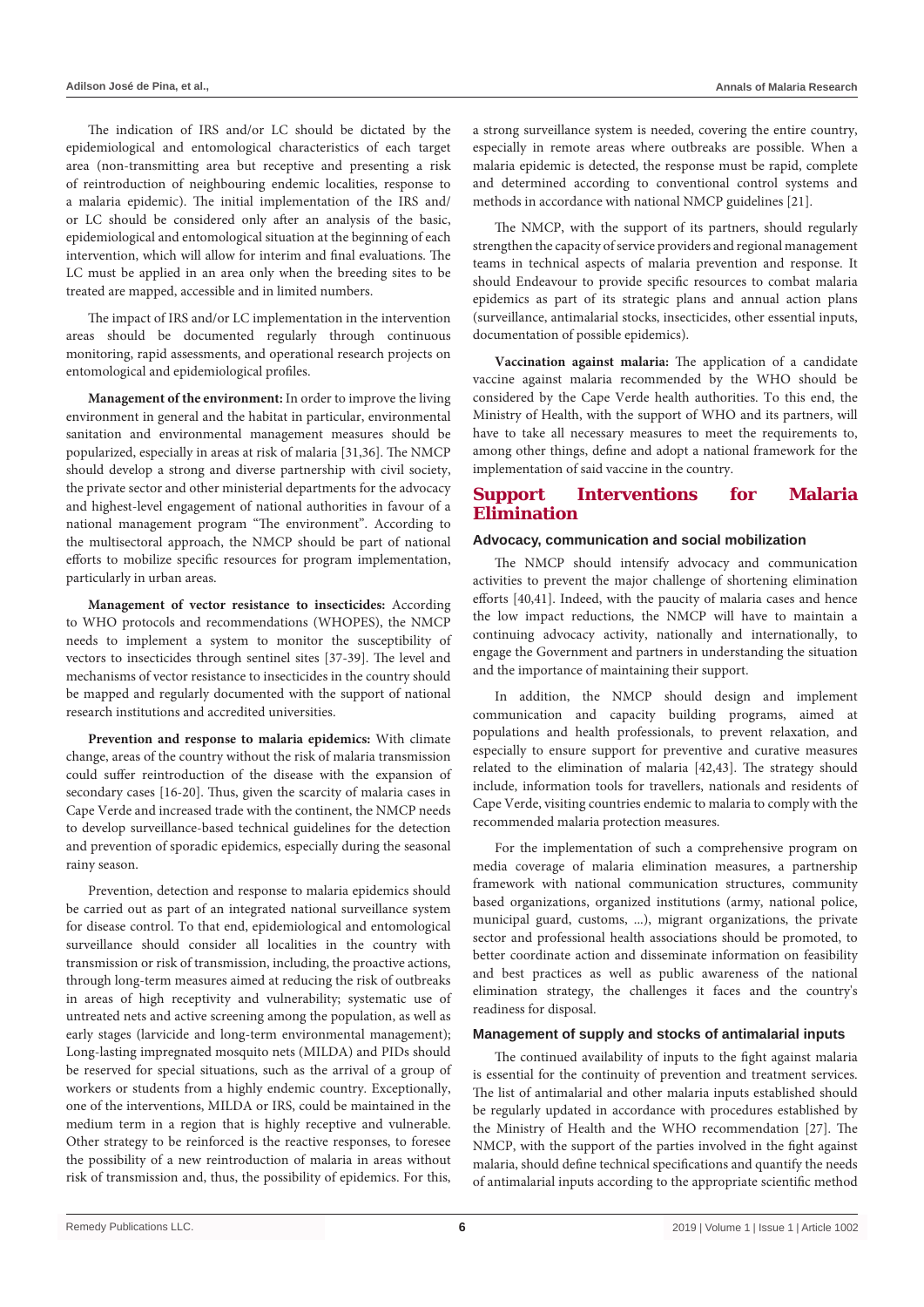(based on consumption or morbidity).

Purchasing and stock management should comply with the rules, procedures and directives issued by the MoH Department in collaboration with its partners, being the system of provisioning of health structures in antimalarial and other essential equipment an integral part of the policy defined by the Ministry of Health.

#### **Quality control of antimalarial inputs**

The regulation of medicines and other inputs for malaria should be part of the procedures established by the authorized departments of the MoH, particularly in the development of pharmaceutical policy, standards development, inspection and pharmacovigilance.

The recording and quality control of inputs for the control of malaria, both during acquisition and use (quality assurance), should be provided by the relevant MoH structures in partnership with the reference laboratories recommended by WHO.

## **Monitoring-evaluation and operational research**

Strategic information on malaria is essential in making decisions for continuous improvement of program performance. The NMCP monitoring and evaluation system should be aligned with the MoH's monitoring and evaluation system. To this end, NMCP should develop a National Monitoring and Evaluation Plan aligned with the existing National Strategic Plan for Malaria Control and should focus on four main priorities: i) monitor the operational aspects of the program at all levels; ii) measure the observed changes in the implementation of control strategies, particularly in terms of program performance in the context of malaria elimination in the country; iii) conduct an appropriate analysis of the results of the implementation of the interventions, with a view to correcting the deficiencies observed in real time; and iv) documenting the success of the malaria elimination program;

Whenever the new Strategic Plan for malaria elimination (2019- 2023), should also develop a Monitoring and Evaluation Plan for that period, in consultation with program partners and stakeholders. On the one hand, it should clearly describe the organization and functioning of the program's monitoring and evaluation system and, should have a performance structure with different types of indicators (process, effect, impact) allowing periodic evaluation of the performance of the program.

Routine surveillance should enable regular implementation of the program through rapid assessments of the performance of the NMCP by analyzing data collected at all levels of the health system, including in the private sector (clinics, hospital practices) and community (USB) and the implementation of methods to assess the impact of program interventions to be consistent with international recommendations, especially for national health research and household surveys.

A database at the level of NMCP and peripheral level coordination (Regions, Districts, and Communities), integrating information on the agreed indicators of the program, should be implemented and regularly updated to monitor progress and document the results of the program.

Operational research on malaria should remain a priority for the NMCP to periodically report on the effectiveness of the control interventions implemented. To this end, studies/surveys on the effectiveness and impact of control interventions should be carried out regularly in the country, in accordance with identified priorities, in particular on the entomological aspects and challenges in relation to pesticide and antimalarial resistance. These studies should be carried out within the framework of the procedures and ethical rules defined by the MoH, in particular when defining the main priorities for research on malaria.

Partnership mechanisms between the NMCP and national structures (research institutions, universities) involved in the fight against malaria should be strengthened to better coordinate priorities and objectives on issues of common concern.

# **Strengthening the Capacity of the Health System to Eliminate Malaria**

To enable better program management and a functional coordination mechanism with partners, the NMCP should include among its priorities strengthening the institutional and operational capacities of the parties involved in the fight against malaria at different levels. The malaria elimination strategies must be pursued through a strengthened health system, with a clear definition of the roles of different stakeholders [44,45].

The integration of Malaria elimination into the National Health System should be done at all levels of the health pyramid, thought, the definition of norms, procedures and strategies for strengthening human resources in health, particularly in malaria (initial training, continuing training); planning and implementation of health activities at different levels; evaluation of the capacity and performance of health programs at different levels, and mobilization of Government resources and development partners.

# **Management of Malaria Elimination in Cape Verde**

In order to strengthen and enhance the effectiveness of program delivery services, malaria control interventions must be mainstreamed at all levels of the health pyramid and receive adequate resources, especially national ones.

## **Institutional and Management Framework for Eliminating Malaria**

## **Organization of the fight to eliminate malaria**

The mission, organization and operation of the NMCP should be clearly defined according to the organizational framework of the MoH. To this, the NMCP organizational chart and the job descriptions of its different specialized units should be defined and adopted in the context of elimination of malaria. Taking into account the challenges related to the elimination of malaria, the MoH should establish a multisectoral Steering Committee (actors, civil society, other sectors) on the elimination of malaria with specific terms of reference. And its main mission is to coordinate actions and monitor the program's performance.

At the operational level, the organization and management of the malaria control must be ensured by teams at different levels (Municipalities, Regions, Communities) according to the institutional and operational procedures defined by the MoH at different levels, including in the community, need to be strengthened for more effective implementation and better ownership by actors and the population of interventions for malaria elimination. The implementation of malaria care activities and the monitoring of program performance should be done in close collaboration with central and peripheral actors and partners.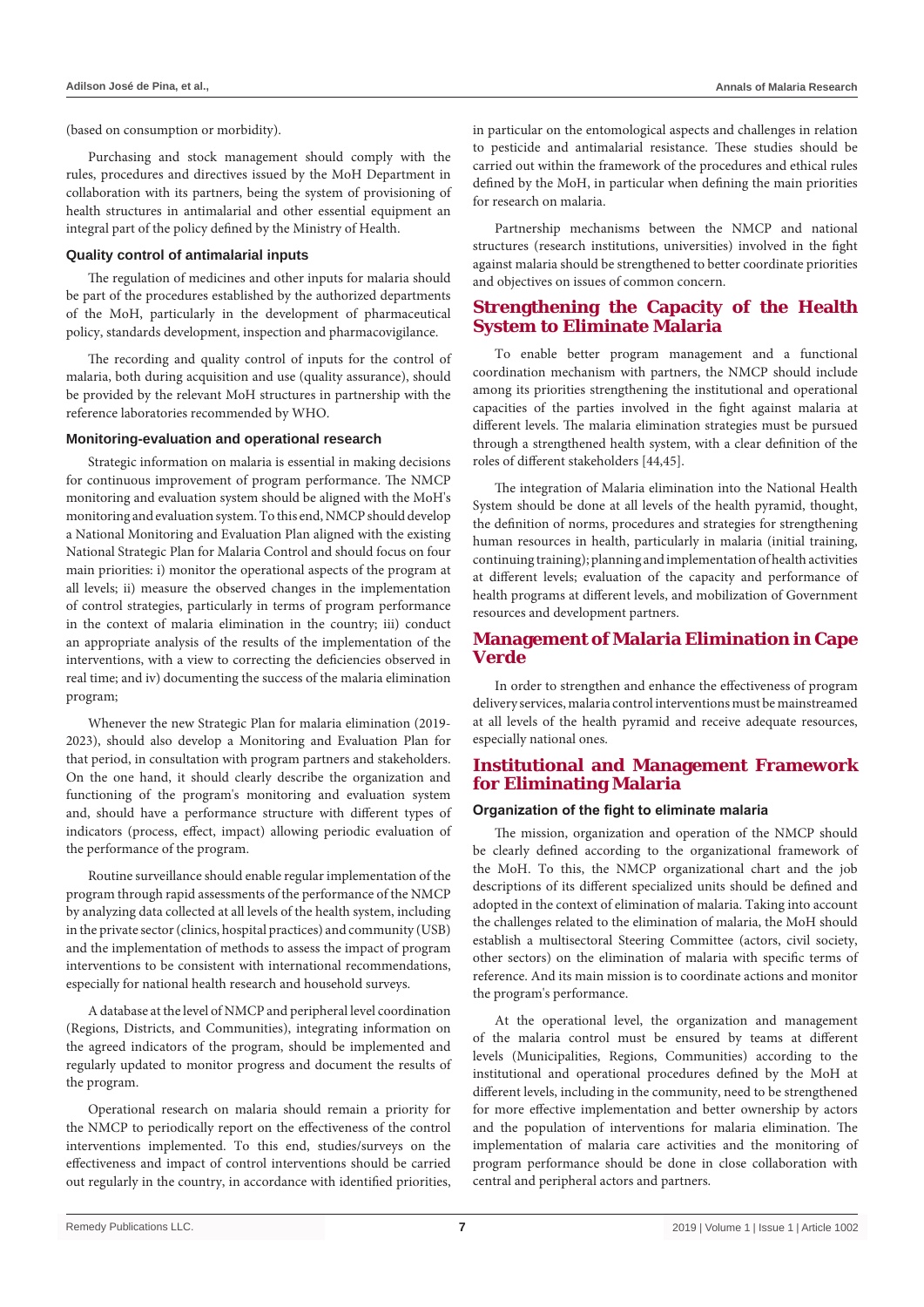Due to the multiple challenges related to different aspects of malaria elimination, the NMCP should prioritize actions to: i) effective leadership in the fight against malaria; ii) a sufficient number of qualified staff at coordination level; iii) greater access to national resources as part of the strategic plan of the program; iv) motivational mechanisms in the context of strengthening the health system, and v) an adequate working and working framework for the structures responsible for the framing and management of malaria control at different levels of the health system.

## **Technical assistance in the elimination efforts and partners**

As Cape Verde moves towards malaria elimination, the NMCP will increasingly require a variety of technical assistance with effective involvement in the implementation and monitoring/evaluation of field interventions, research, surveillance, case reporting, case detection mechanisms, country preparation for certification, and others [42,43]. In addition, technical assistance should enable specific studies on cost-effectiveness and documentation of successful experiences and the situation in the country with a view to elimination to be carried out.

The program should be based on a strong public-private partnership based on the "3" principle and in line with the partnership mechanisms defined by the Ministry of Health. To this end, the NMCP should strive to strengthen intersectoral collaboration and partnership especially with other sectors of the Ministry, NGOs and Associations, the Private Sector, Health Services of the Armed Forces, authorities and traditional organizations, Universities, Schools of Medicine and Public Health, Research Institutions, Religious Organizations and Communities.

## **Cross-border initiatives to reduce the risk of reintroduction**

Cross-border collaboration should be at the beginning of the elimination process for better management of re-importation of malaria cases in Cape Verde [46]. Once the transmission of malaria has been halted, the NMCP must be prepared to face one of the greatest challenges of maintaining elimination, preventing potential re-introduction of cases through migrant populations or visitors to the continent [46-48]. To this, the NMCP needs to implement an active surveillance system to minimize re-importation of cases with a two-pronged approach, focusing both on the domestic side (imported cases) and on the outside (massive case screening, individuals reaching airport or ports, by sea from the mainland: all those who have positive results, whether domestic or foreign, must be treated free of charge and accompanied by at least two weeks).

## **Financing of malaria elimination**

Funding for the fight against malaria in Cape Verde should be part of a national momentum for financing the Health Development Plan of the MoH. As the elimination of malaria is an expensive process, the NMCP needs to implement an effective resource mobilization strategy with the Government and international partners. In this context, the NMCP should develop Cyclic Strategic Plans and Operational Action Plans on Malaria Elimination to mobilize the necessary resources. It should therefore take advantage of all funding opportunities through national and international initiatives to address the programmatic and financial needs of the current strategic plan.

In line with the promises of the Abuja Summit in 2000 and 2006 on Malaria [49,50], Cape Verde should continue to implement the recommendations adopted, including the universal access of populations to preventive and curative services for malaria, in accordance with existing national social protection systems and abolition of taxes and customs duties on antimalarial inputs.

## **Framework of the Implementation of the Elimination Strategy**

The National Strategy for the Elimination of Malaria in Cape Verde should be implemented in accordance with the National Health Policy. The National Strategy should be based in particular on:

Continued political engagement in the elimination of malaria;

A program planning system aligned with the national plan for health development and inspired by the global objectives and strategies to which Cape Verde has adhered;

Integration of control interventions in the health system and in the various economic development projects;

Harmonization of the rules and procedures for interventions in the prevention and treatment of malaria;

Universal access of populations at risk of malaria, especially the most vulnerable, to packages of services provided for the elimination of malaria;

The continuous strengthening of the capacities of stakeholders at different levels in the implementation of the malaria elimination strategy (actors, partners);

The implementation of community-based interventions for effective involvement and ownership of beneficiary communities;

The implementation of integrated communication strategies adapted to the malaria elimination context for effective change in the behavior of populations at risk for the prevention and early treatment of the disease;

Effective coordination between the various stakeholders, particularly intra and intersectoral;

Permanent advocacy with the Government, technical and financial partners, the private sector, local authorities and communities to mobilize financial resources, especially national resources, to accelerate the elimination of malaria;

Continuous documentation of the results of the program to provide valid strategic information for decision-making in the perspective of the malaria elimination certification process.

#### **Conclusion**

Malaria data and policies in Cape Verde shows that the country has stopped transmission in the past, however, it has not been possible to consolidate this achievement. Nevertheless, it appears that the archipelago is one of the best candidates to achieve elimination in the sub region by 2020. The country has made efforts in recent years in several areas. However, the epidemiological profile of the disease also requires that the strategies be adjusted to the context of elimination, updated operational capacities and adequate funding ensured, in addition to what is already committed by the national authorities, Global Fund, WHO and other partners. Opportunities for intersectoral and international collaboration need to be maximized and, above all, the adoption of a community involvement approach and substantial efforts must be continued.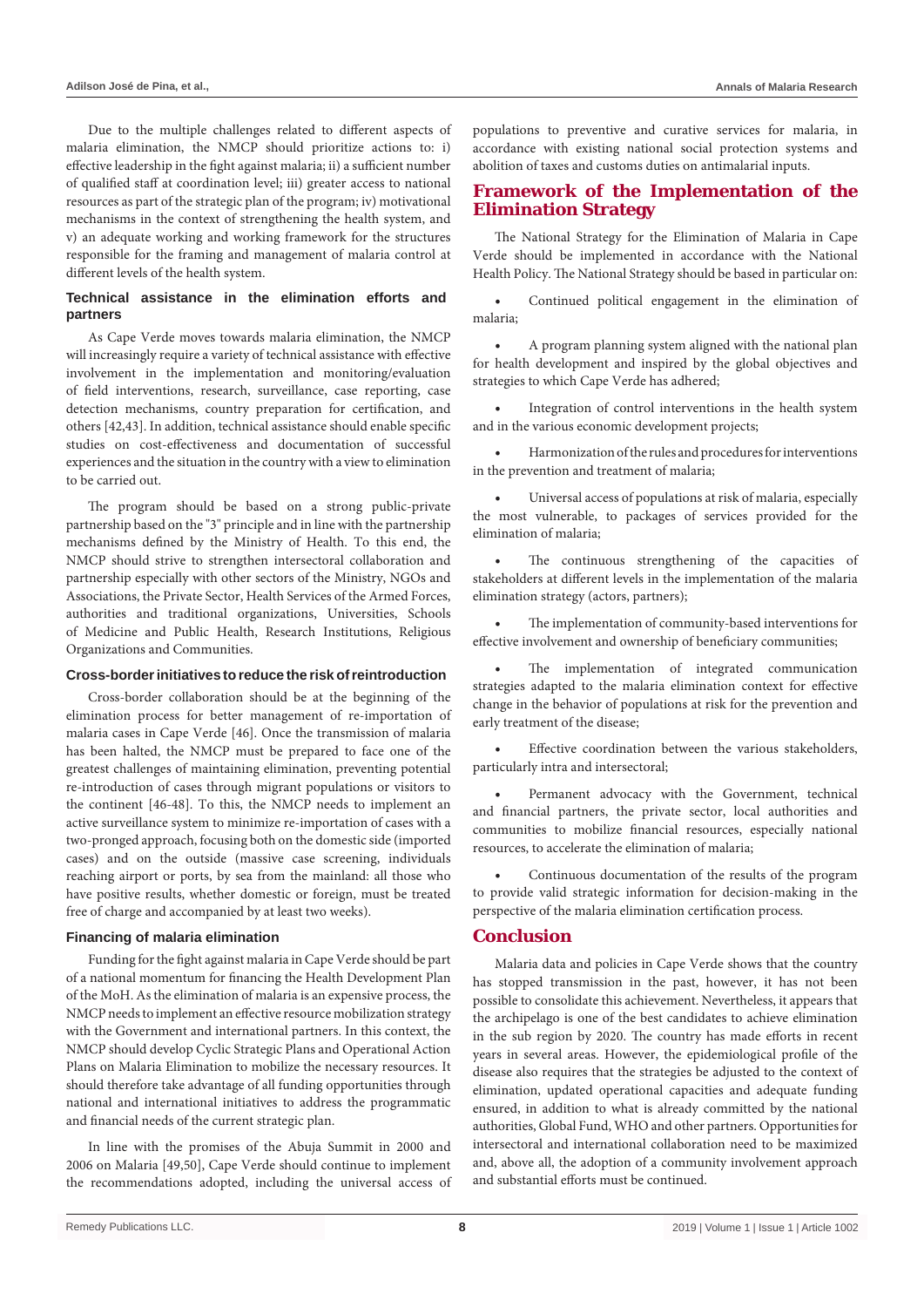The National malaria elimination strategy, as a dynamic tool, needs to be updated where necessary, in line with new national guidelines and/or in a global context, with new and effective malaria elimination strategies. Any possible revision of the strategy, policies and interventions, should be done in collaboration with stakeholders involved at all levels and development partners.

# **Acknowledgment**

We would like to thank all the members of the team who worked in the concept of the national document for malaria elimination in Cabo Verde.

## **References**

- 1. W[orld Health Organization. World Malaria Report 2018. Geneva: WHO;](https://www.who.int/malaria/publications/world-malaria-report-2018/report/en/)  [2018. 210 p.](https://www.who.int/malaria/publications/world-malaria-report-2018/report/en/)
- 2. W[orld Health Organization. WHO certifies that Uzbekistan has eliminated](https://www.who.int/malaria/news/2018/uzbekistan-certified-malaria-free/en/)  [malaria. Geneva: WHO; 2018.](https://www.who.int/malaria/news/2018/uzbekistan-certified-malaria-free/en/)
- 3. W[orld Health Organization. Global technical strategy for malaria 2016-](https://www.who.int/malaria/publications/atoz/9789241564991/en/) [2030. Geneva: WHO; 2015;35.](https://www.who.int/malaria/publications/atoz/9789241564991/en/)
- 4. W[orld Health Organization, A framework for malaria elimination.](https://www.who.int/malaria/publications/atoz/9789241511988/en/)  [Geneva: WHO; 2017;100.](https://www.who.int/malaria/publications/atoz/9789241511988/en/)
- 5. Z[arocostas J. African Union launches a Pan-African anti-malaria](https://www.thelancet.com/journals/lancet/article/PIIS0140-6736(18)31606-4/fulltext?rss=yes)  [campaign. World Report. The Lancet. 2018;392\(10142\):P109.](https://www.thelancet.com/journals/lancet/article/PIIS0140-6736(18)31606-4/fulltext?rss=yes)
- 6. D[e Pina AJ, Niang AH, Andrade AJ, Dia AK, Moreira A, Faye O, et al.](https://www.ncbi.nlm.nih.gov/pubmed/29914468)  [Achievement of malaria pre-elimination in Cape Verde according to the](https://www.ncbi.nlm.nih.gov/pubmed/29914468)  [data collected from 2010 to 2016. Malaria J. 2018;17\(1\):236.](https://www.ncbi.nlm.nih.gov/pubmed/29914468)
- 7. M[eira M, Nogueira J, Simões T. Observações sobre sezonismo nas ilhas do](https://anaisihmt.com/index.php/ihmt/issue/view/13/1943-1966)  [Sal, Boa Vista e S. Nicolau \(Cape Verde\). AnInst. MedTrop. 1947;4:213-38.](https://anaisihmt.com/index.php/ihmt/issue/view/13/1943-1966)
- 8. D[ePina AJ, Andrade AJ, Dia AK, Moreira AL, Furtado UD, Baptista](https://tropmedhealth.biomedcentral.com/track/pdf/10.1186/s41182-018-0127-4)  [H, et al. Spatiotemporal Characterization and riskfactor analysis of](https://tropmedhealth.biomedcentral.com/track/pdf/10.1186/s41182-018-0127-4)  [Malaria Outbreak in Cabo Verde in 2017. Tropical Medicine and Health.](https://tropmedhealth.biomedcentral.com/track/pdf/10.1186/s41182-018-0127-4)  [2019;47\(3\):1-13.](https://tropmedhealth.biomedcentral.com/track/pdf/10.1186/s41182-018-0127-4)
- 9. R[ibeiro H, Ramos HC, Capela RA, Pires CA. Os mosquitos de Cabo Verde](https://www.worldcat.org/title/mosquitos-de-cabo-verde-diptera-culicidae-sistematica-distribuicao-bioecologia-e-importancia-medica/oclc/8207203#borrow)  [\(Diptera: Culicidae\). Sistemática, distribuição, ecologia e importância](https://www.worldcat.org/title/mosquitos-de-cabo-verde-diptera-culicidae-sistematica-distribuicao-bioecologia-e-importancia-medica/oclc/8207203#borrow)  [médica. Lisboa: Junta de investigações científicas do Ultramar. 1980;1-133.](https://www.worldcat.org/title/mosquitos-de-cabo-verde-diptera-culicidae-sistematica-distribuicao-bioecologia-e-importancia-medica/oclc/8207203#borrow)
- 10. [Alves J, Gomes B, Rodrigues R, Silva J, Arez AP, Pinto J, et al. Mosquito](https://www.ncbi.nlm.nih.gov/pubmed/21175936)  [fauna in Cape Verde islands \(West Africa\): an update on species](https://www.ncbi.nlm.nih.gov/pubmed/21175936)  [distribution and a new finding. J Vector Ecol. 2010;35\(2\):307-12.](https://www.ncbi.nlm.nih.gov/pubmed/21175936)
- 11. [Pinto J, Sousa C, Arez AP, Alves J, Modiano D, Petrarca V, et al. Assessment](https://core.ac.uk/download/pdf/38680401.pdf)  [of malaria transmission in an area with very low mosquito density. Res Rev](https://core.ac.uk/download/pdf/38680401.pdf)  [Parasitol. 1999;59\(1-2\):23-6.](https://core.ac.uk/download/pdf/38680401.pdf)
- 12. D[iallo M. Mission de consultation des vecteurs du paludisme dans l'île de](https://scholar.google.com/scholar_lookup?title=Mission de consultation entomologique sur les vecteurs du paludisme dans l%27%C3%AEle de Santiago %28R%C3%A9publique du Cap-Vert%29&author=M. Diallo&pages=20pp&publication_year)  [Santiago; République du Cap-Vert, Praia ; Ministère de la Santé. 2003;1-22.](https://scholar.google.com/scholar_lookup?title=Mission de consultation entomologique sur les vecteurs du paludisme dans l%27%C3%AEle de Santiago %28R%C3%A9publique du Cap-Vert%29&author=M. Diallo&pages=20pp&publication_year)
- 13. Coulibaly A. Mission de consultation entomologique au Cap Vert. Rapport de mission OMS. World Health Organisation. 2005;01-20.
- 14. Dia I, Alves J, DePina A, Rodrigues JM, Leite C. Mission d'appui sur l'étude de la bio-écologie et la sensibilité aux insecticides des vecteurs du paludisme au Cap-Vert, Praia; WHO. 2011;1-16.
- 15. M[oH. Ministry of Health Cape Verde, the World Health Organization and](https://www.who.int/malaria/publications/atoz/9789241504386/en/)  [the University of California, San Francisco. Eliminating malaria. Moving](https://www.who.int/malaria/publications/atoz/9789241504386/en/)  [towards sustainable elimination in Cape Verde. Geneva: World Health](https://www.who.int/malaria/publications/atoz/9789241504386/en/)  [Organization; 2012;64.](https://www.who.int/malaria/publications/atoz/9789241504386/en/)
- 16. T[onnang HE, Tchouassi DP, Juarez HS, Igweta LK, Djouaka RF. Zoom](https://www.ncbi.nlm.nih.gov/pmc/articles/PMC4022448/)  [in at African country level: potential climate induced changes in areas of](https://www.ncbi.nlm.nih.gov/pmc/articles/PMC4022448/)  [suitability for survival of malaria vectors. Int J Health Geogr. 2014;13:12.](https://www.ncbi.nlm.nih.gov/pmc/articles/PMC4022448/)
- 17. G[itheko AK, Lindsay SW, Confalonieri UE, Patz JA. Climate change](https://www.ncbi.nlm.nih.gov/pubmed/11019462)  [and vector-borne diseases: a regional analysis. Bull World Health Organ.](https://www.ncbi.nlm.nih.gov/pubmed/11019462)  [2000;78\(9\):1136-47.](https://www.ncbi.nlm.nih.gov/pubmed/11019462)
- 18. [Kakmeni FM, Guimapi RY, Ndjomatchoua FT, Pedro SA, Mutunga](https://www.ncbi.nlm.nih.gov/pubmed/29338736)  [J, Tonnang HE. Spatia panorama of malaria prevalence in Africa](https://www.ncbi.nlm.nih.gov/pubmed/29338736)  [under climate change and interventions scenarios. Int J Health Geogr.](https://www.ncbi.nlm.nih.gov/pubmed/29338736)  [2018;17\(1\):2.](https://www.ncbi.nlm.nih.gov/pubmed/29338736)
- 19. T[onnang HE, Kangalawe RY, Yanda PZ. Predicting and mapping malaria](https://malariajournal.biomedcentral.com/track/pdf/10.1186/1475-2875-9-111)  [under climate change scenarios: the potential redistribution of malaria](https://malariajournal.biomedcentral.com/track/pdf/10.1186/1475-2875-9-111)  [vectors in Africa. Malar J. 2010;9\(111\):1-10.](https://malariajournal.biomedcentral.com/track/pdf/10.1186/1475-2875-9-111)
- 20. A[rab A, Jackson MC, Kongoli C. Modelling the effects of weather and](https://malariajournal.biomedcentral.com/articles/10.1186/1475-2875-13-126)  [climate on malaria distributions in West Africa. Malaria J. 2014;13:126.](https://malariajournal.biomedcentral.com/articles/10.1186/1475-2875-13-126)
- 21. Ministério da Saúde. Plano estratégico de pré-eliminação do paludismo em Cabo Verde, 2014-2017; Cabo Verde. 2014;1-97.
- 22. Ministério da Saúde. Plano estratégico do paludismo em Cabo Verde, 2009-2013. Cabo Verde. 2009;1-59.
- 23. Ministério da Saúde. Política Nacional de Saúde. Cabo Verde. 2007;1-60.
- 24. Assembleia Nacional de Cabo Verde. Constituição da República de Cabo Verde; Boletim Oficial - Suplemento, I Série. 2010.
- 25. [Landier J, Rebaudet S, Renaud Piarroux R, Gaudart J. Spatiotemporal](https://bmcmedicine.biomedcentral.com/articles/10.1186/s12916-018-1224-2)  [analysis of malaria for new sustainable control strategies. BMC Medicine.](https://bmcmedicine.biomedcentral.com/articles/10.1186/s12916-018-1224-2)  [2018;16:226.](https://bmcmedicine.biomedcentral.com/articles/10.1186/s12916-018-1224-2)
- 26. Ministério da Saúde de Cabo Verde. Protocolo de Tratamento do Paludismo, Cabo Verde. 2015;1- 41.
- 27. W[orld Health Organization. Guidelines for the treatment of malaria, 3rd](https://www.who.int/malaria/publications/atoz/9789241549127/en/) [ed. Geneva; WHO: 2015;316.](https://www.who.int/malaria/publications/atoz/9789241549127/en/)
- 28. W[orld Health Organization. T3: Test. Treat. Track. Scaling up diagnostic](https://www.who.int/malaria/publications/atoz/t3_brochure/en/)  [testing, treatment and surveillance for malaria. Geneva: WHO; 2012;12.](https://www.who.int/malaria/publications/atoz/t3_brochure/en/)
- 29. Decreto-Lei nº 17/2017; Boletim Oficial nº 19/2017, I Série. Imprensa Nacional de Cabo Verde.
- 30. [Ferguson HM, Dornhaus A, Beeche A, Borgemeister C, Gottlieb M, Mulla](https://www.ncbi.nlm.nih.gov/pubmed/20689800)  [MS, et al. Ecology: A Prerequisite for Malaria Elimination and Eradication.](https://www.ncbi.nlm.nih.gov/pubmed/20689800)  [PLoS Med. 2010;7\(8\):e1000303.](https://www.ncbi.nlm.nih.gov/pubmed/20689800)
- 31. W[orld Health Organization. Framework for a National Vector Control](https://www.who.int/vector-control/publications/framework-VCNA/en/)  [Needs Assessment. Geneva: WHO; 2017;48.](https://www.who.int/vector-control/publications/framework-VCNA/en/)
- 32. W[orld Health Organization. A toolkit for integrated vector management](https://www.who.int/neglected_diseases/resources/9789241549653/en/)  [in Africa sub-Saharan. Geneva: WHO; 2016;221.](https://www.who.int/neglected_diseases/resources/9789241549653/en/)
- 33. W[orld Health Organization. From malaria control to malaria elimination:](https://www.who.int/malaria/publications/atoz/9789241507028/en/)  [a manual for elimination scenario planning. Geneva: WHO; 2014;67.](https://www.who.int/malaria/publications/atoz/9789241507028/en/)
- 34. W[orld Health Organization. Handbook for integrated vector management.](https://apps.who.int/iris/bitstream/handle/10665/44768/9789241502801_eng.pdf?sequence=1)  [Geneva: WHO; 2012;67.](https://apps.who.int/iris/bitstream/handle/10665/44768/9789241502801_eng.pdf?sequence=1)
- 35. Ministério da Saúde e da Segurança Social. Manual da Luta Integrada de Vetores e Engajamento Comunitário. Revisto em Novembro de 2018. Cabo Verde. 2015;1-100.
- 36. [Randell HF, Dickinson KL, Shayo EH, Mboera LE, Kramer RA.](https://www.ncbi.nlm.nih.gov/pubmed/20694503)  [Environmental Management for Malaria Control: Knowledge and](https://www.ncbi.nlm.nih.gov/pubmed/20694503)  [Practices in Mvomero, Tanzania. EcoHealth. 2010;7\(4\):507-16.](https://www.ncbi.nlm.nih.gov/pubmed/20694503)
- 37. W[orld Health Organisation. Framework for a national plan for monitoring](https://www.who.int/malaria/publications/atoz/9789241512138/en/)  [and management of insecticide resistance in malaria vectors. Geneva:](https://www.who.int/malaria/publications/atoz/9789241512138/en/)  [WHO; 2017;39.](https://www.who.int/malaria/publications/atoz/9789241512138/en/)
- 38. W[orld Health Organisation. Test procedures for insecticide resistance](https://apps.who.int/iris/bitstream/handle/10665/250677/9789241511575-eng.pdf?sequence=1)  [monitoring in malaria vector mosquitoes - 2nd ed. Geneva: WHO; 2016;54.](https://apps.who.int/iris/bitstream/handle/10665/250677/9789241511575-eng.pdf?sequence=1)
- 39. W[orld Health Organisation. Global plan for insecticide resistance](https://www.who.int/malaria/publications/atoz/gpirm/en/)  [management in malaria vectors \(GPIRM\). Geneva: WHO; 2012;132.](https://www.who.int/malaria/publications/atoz/gpirm/en/)
- 40. [Koenker H, Keating J, Alilio M, Acosta A, Lynch M, Nafo-Traore F.](https://www.ncbi.nlm.nih.gov/pubmed/24383426)  [Strategic roles for behaviour change communication in a changing malaria](https://www.ncbi.nlm.nih.gov/pubmed/24383426)  [landscape. Malaria J. 2014;13:1.](https://www.ncbi.nlm.nih.gov/pubmed/24383426)
- 41. D[ePina A. O envolvimento da população e da Sociedade Civil no Combate](https://www.researchgate.net/publication/323699276_O_envolvimento_da_populacao_e_da_Sociedade_Civil_no_Combate_ao_Paludismo_no_ambito_de_Pre-Eliminacao)  [ao Paludismo no âmbito de Pré- Eliminação da doença em Cabo Verde.](https://www.researchgate.net/publication/323699276_O_envolvimento_da_populacao_e_da_Sociedade_Civil_no_Combate_ao_Paludismo_no_ambito_de_Pre-Eliminacao)